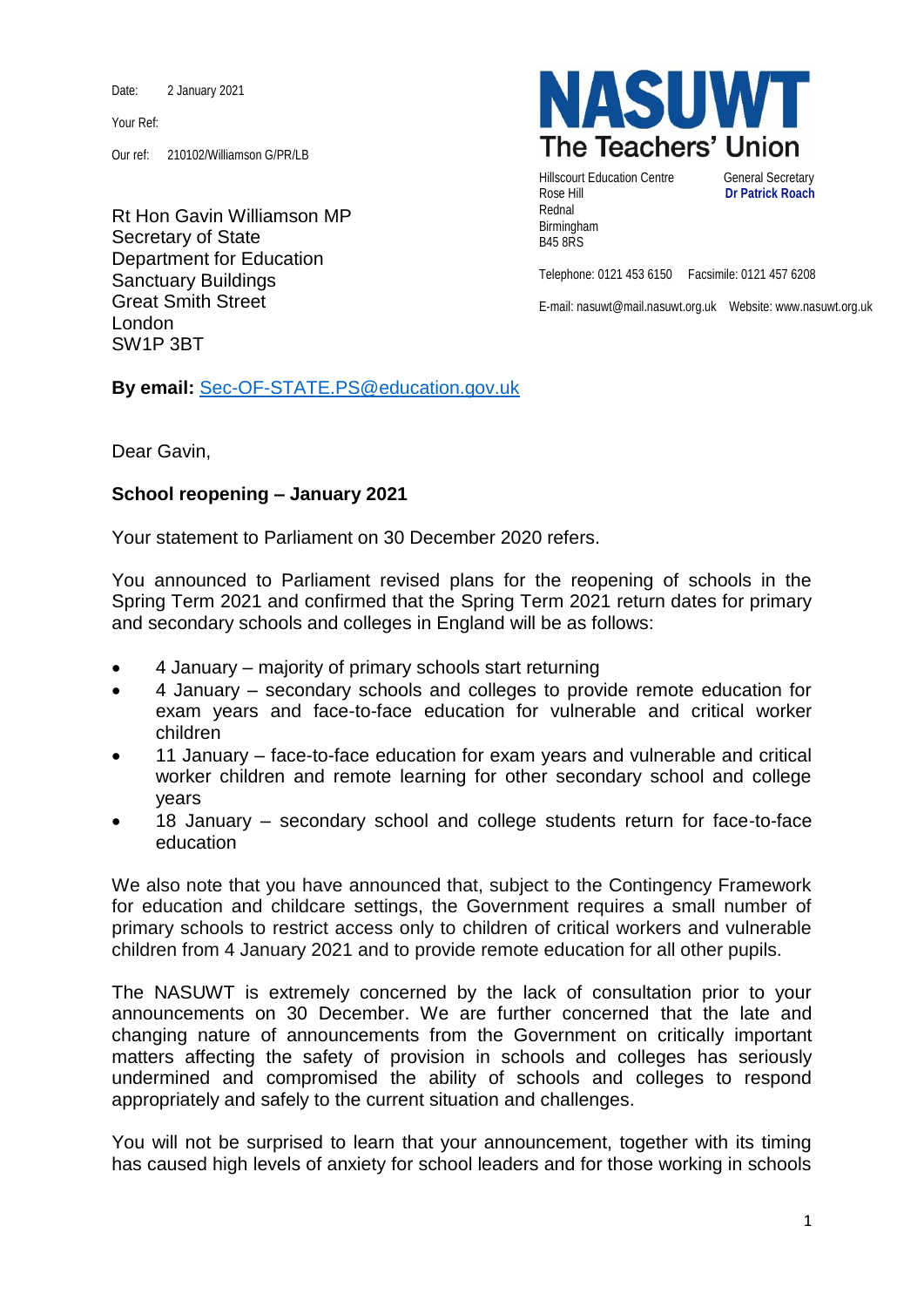and colleges. NASUWT members have been desperately seeking clarification from their employers as to the requirements and expectations regarding reopening of their schools and colleges, and school and college employers have been struggling in the face of yet another very late announcement, to put in place plans to ensure the safety of staff and pupils. However, it is also clear that employers face unprecedented logistical challenges in ensuring the safe reopening of provision which you have failed to recognise or address.

Your announcement has also caused considerable levels of confusion and uncertainty, not least with regard to your decision to apply the Coronavirus Contingency Framework to some but not all schools in Tier 4 areas. The lack of clarity regarding the criteria and factors you have used to make this decision is adding to anxiety and fear about safety in those schools that are expected to continue to operate normally. These concerns have been further compounded by your decision on 1 January 2021 to require schools in a further ten London boroughs to not reopen on 4 January.

It is now abundantly clear that the pandemic is seriously impacting on the ability of all schools and colleges to continue to operate normally, and there is genuine concern that schools and colleges are not able to reopen fully and safely at this time.

The NASUWT remains of the view that schools, colleges and other settings should only remain open to all pupils where it is safe for them to do so. As the Government has confirmed, the country finds itself in the grip of an escalation of virus transmission which, we believe strongly, requires additional urgent measures beyond those you have set out to date. It is time for you to put the health and safety of staff and pupils in schools and colleges ahead of any other considerations.

We recognise that it has been the Government's priority to keep schools open wherever possible. However, you must also be aware that as the facts of the situation have changed dramatically, and as the threat of virus transmission has increased significantly, there is now a need to reassess how best to continue to provide education to pupils.

Given the increased risk of virus transmission amongst children and young people, we must insist that you confirm that an immediate nationwide move to remote education for all pupils in primary, secondary and special schools and colleges is the only sensible and credible option at this time to minimise the risks to those working in schools and to safeguard public health.

The Union further reiterates to you that we are putting you on notice, by reserving our members' legal rights in the context of a tortious claim for breach of duty of care and personal injury due to foreseeable risk, and any other legal recourse available. The Union will also consider an employer to be in breach of our members' legal rights under Section 44 and 100 of the Employment Rights Act 1996, if they are subjected to detriment and/or dismissal in circumstances of danger which our members have reasonable belief to be serious and imminent. NASUWT members' rights under sections 47B and 103A of the Employment Rights Act [protected disclosure for the purposes of whistleblowing], including their rights under the Equality Act, are also reserved.